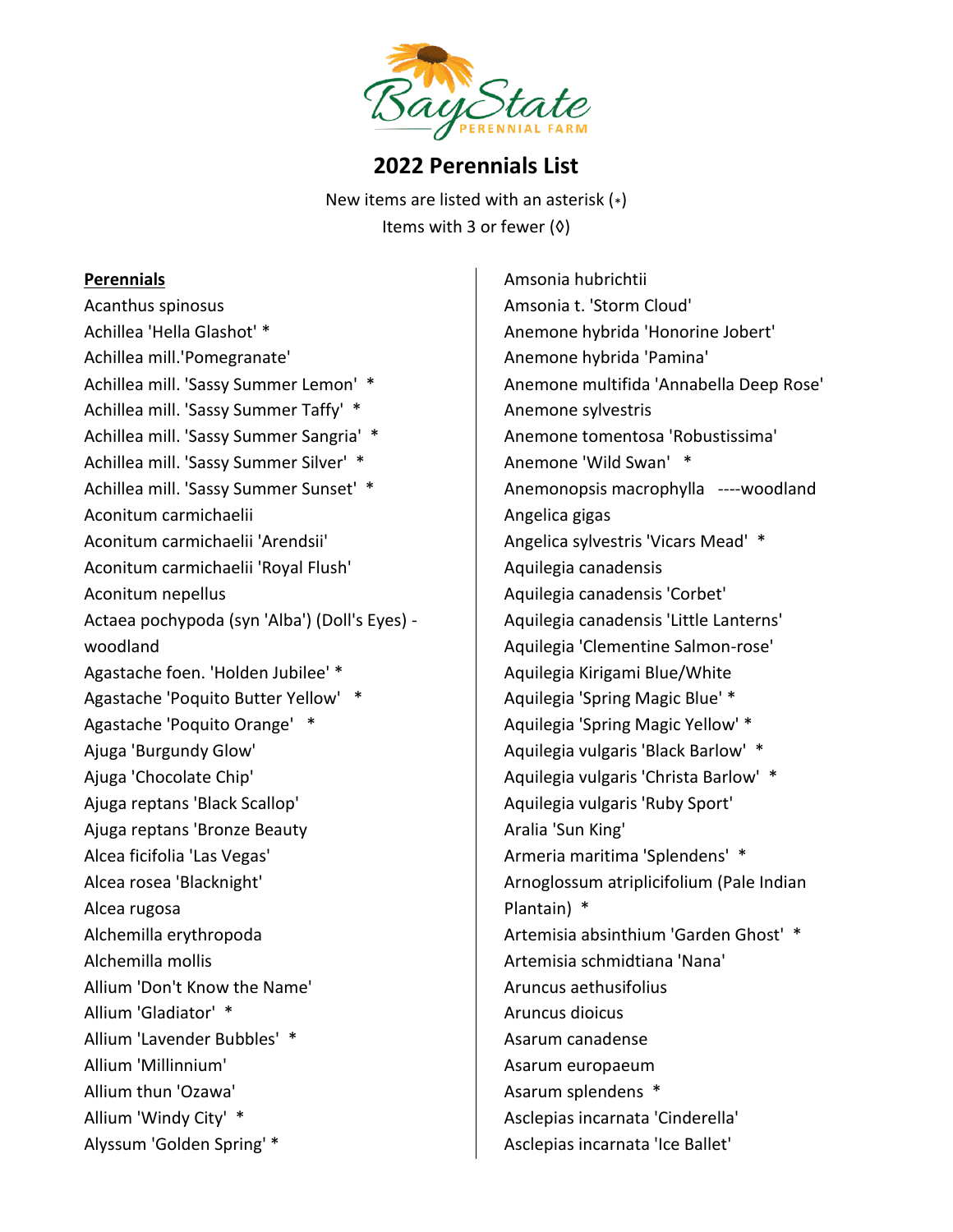Asclepias purpurascens Asclepias tuberosa Aster 'Grap;e Crush' \* Aster n-a 'Alma Potschke' Aster n-a 'Hartford' Aster n-a 'Purple Dome' Aster n-a 'Wood's Purple' Aster oblongifolius 'October Skies' Aster x 'Little Carlow' Astilbe arendsii 'Bressingham Beauty' Astilbe arendsii 'Snowdrift' Astilbe chinensis 'Visions in Red' Astilbe japonica 'Delft Lace' Astilbe japonica 'Montgomery' Astilbe Japonica 'Peach Blossom' Astilbe 'Younique Cerise' \* Astilbe 'Younique Ruby Red' Astilbe 'Younique Silvery Pink' Astilbe 'Younique White' \* Astrantia major 'Claret' \* Astrantia 'Star of Billion' Aurinia saxatilis 'Summit' \* Baptisia 'American Goldfinch' \* Baptisia australis Baptisia 'Blue Bubbly' \* Baptisia Decadence 'Pink Truffles' Baptisia 'Indigo Spires' Baptisia lactaea Baptisia 'Sparkling Saphire' Belamcanda chinensis Boltonis asteroides 'Snowbank' Brunnera macrophylla 'Alexander's Great' Brunnera macrophylla 'Alexandria' Brunnera macrophylla 'Jack Frost' Calamintha 'Montrose White' Calamintha nepeta 'Blue Cloud' Campanula carpatica 'Deep Blue Clips' Campanula carpatica 'White Clips' Campanula poscharskyana 'Blue Waterfall' Centaurea macrocephala Centaurea montana Centaurea montana 'Amethyst in Snow' Cephalaria gigantea

Cerastium tomentosum Ceratostigma plumbaginoides Chelone lyonnii 'Hot Lips' Chrysogonum virg. 'Pierre' Cimicifuga jap. 'Chejo-Do' ( woodland) Cimicifuga (Actaea) racemosa Cimicifuga simplex 'Brunette' Cimicifuga simplex 'Black Negligee' Convallaria majalis Convallaria majalis 'Rosea' Coreopsis 'Gilded Lace' Coreopsis grand. Uptick Cream and Red Coreopsis 'Lemoncello' Corydalis curviflora 'Blue Heron' Crocosmia 'Lucifer' Crocosmia 'Walberton Yellow' \* Darmera peltata Delosperma dyeri Red Mountain Flame Delosperma 'Orange Glow' Dendranthemum 'Sheffield' Dianthus (Scent from Heaven series) 'Angel of Joy' Dianthus barbarini Purple Dianthus barbatus 'Sooty' Dianthus 'Cute as a Button' \* Dianthus (Am. Pie series) 'Georgia Peach Pie' Dianthus (Am. Pie series) 'Key Lime Pie \* Dianthus grat. 'Firewitch' Dianthus 'Hello Yellow \* Dicentra exima 'Alba' Dicentra spectabilis 'Alba' Dicentra spectabilis 'Gold Heart' Dicentra spectabilis 'Valentine' Dictamnus alba 'Purpureus' Dictamnus alba 'White' Digitalis ferruginea (Rusty Foxglove) \* (few) Digitalis grandiflora (syn. Ambigua) Digitalis lutea Digitalis 'Mertonensis' Digitalis pur. 'Dalmation Peach' Digitalis pur. 'Artic Fox Rose' Echinacea 'Butterfly Orange Skipper' Echinacea 'Cheyenne Spirit'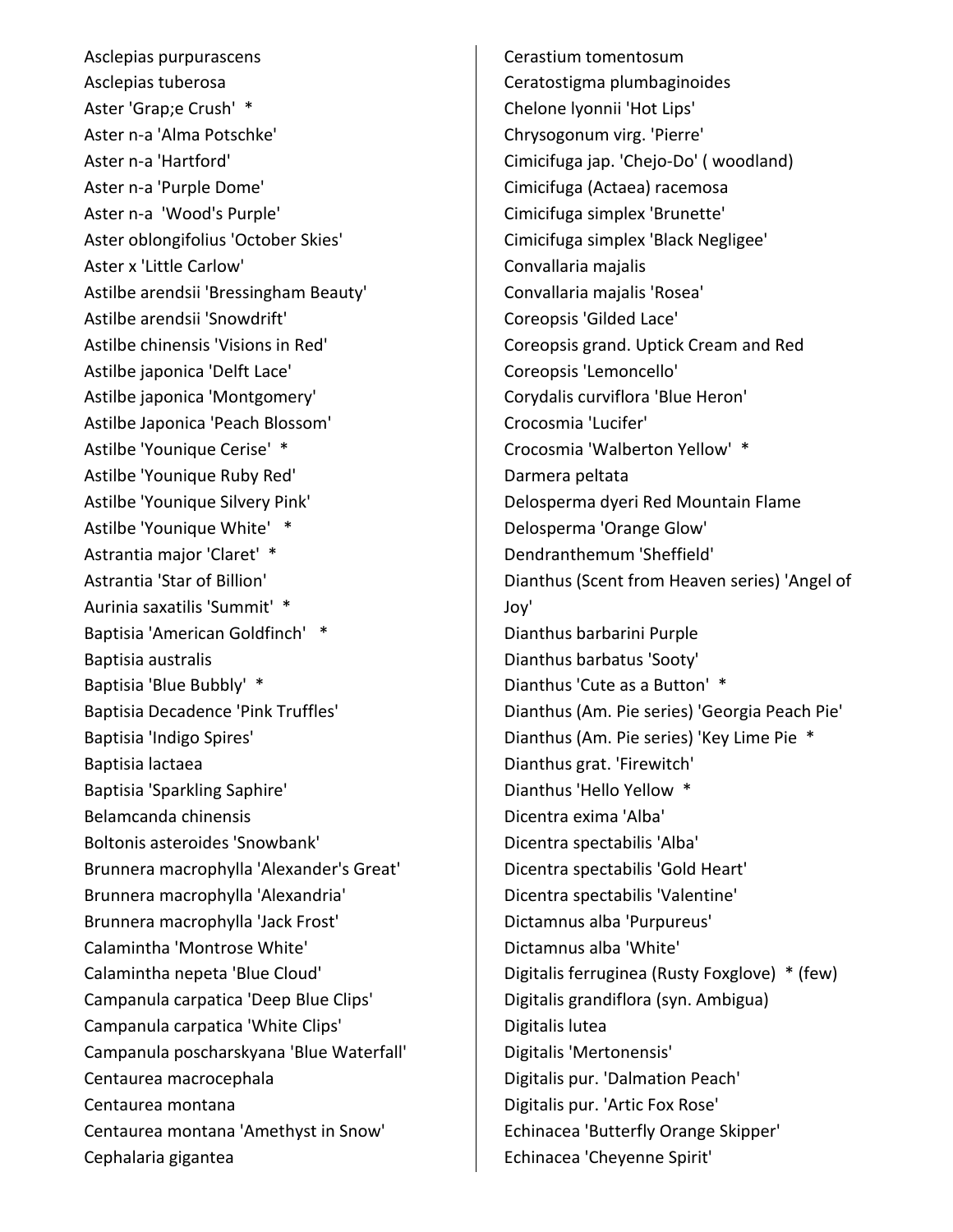Echinacea 'Dbl. Scoop Cranberry' \* Echinacea purpurea 'Magnus' Echinacea 'Pow Wow White' Echinacea 'Pow Wow Wild Berry' Echinacea Somb. 'Adobe Orange' Echinacea Somb. 'Fiesta Orange' \* Echinacea Somb. 'Sagrita' \* Echinacea Somb. 'Summer Solstice' \* Echinacea Somb. 'Tango Tangerine' Echinacea Somb. 'Tres Amigos' Echinacea Sunseekers Salmon Echinacea 'Yellow My Darling' \* Echinops ritro Echinops ruthenicus 'Platinum Blue' Epimedium 'Black Sea' \* Epimedium 'Enchantress' Epimedium grand. 'Queen Esta' Epimedium grand. 'Purple Prince' \* Epimedium 'Pink Champagne' Epimedium versicolor 'Crerry Tart' \* Epimedium versicolor 'Sulphureum' Epimedium x rubrum 'Sweetheart' \* Epimedium youngianum 'Asuza' \* Eremurus 'Shelford Hybds. Mixed' \* Eryngium planum 'Blue Glitter' Eryngium planum 'Blue Hobbit' Eupatorium dubium 'Babty Joe' Eupatorium maculatum 'Euphoria Ruby' Eupatorium rugosum 'Chocolate' Euphorbia polychroma Euphorbia polychroma 'Bonfire' Filipendula rubra 'Venusta' Gaillardia Spin Top Red Galium odoratum Gentiana andrewsii (see woodland plants) Gentiana dahurica Gentiana paradoxa 'Blue Herald' Gentiana septemfida var. lagodechiana Geranium 'Azure Rush' Geranium cernerium 'Ballerina' \* Geranium macrorrhizum 'Spessart' Geranium pratense 'Dark Reiter' Geranium 'Rozanne'

Geranium sang. 'Album' Geranium sang. 'Mac Frei' Geranium sang. 'New Hampshire Purple' Geranium sang. Var. straitum Geum 'Petticoats Peach' \* Geum 'Tempo Rose' \* ' Geum 'Totally Tangerine' Gillenia trifoliata (see woodland plants) Helenium 'Hayday Orange' \* Heliopsis helianthoides 'Asahi' Heliopsis helianthoides 'Burning Hearts' Helleborus 'Dashing Groomsmen' \* Helleborus 'Flower Girl' Helleborus 'Mahogany Snow' \* Helleborus 'Sandy Shores' Heleborus 'Spanish Flare' \* Helleborus 'Tropical Sunset' \* Helleborus 'Wedding Crasher' \* Hemerocallis 'Autumn Minaret' Hemerocallis 'Bella Lugosi'" Hemerocallis 'Double Pardon Me' Hemerocallis 'Garden Show' Hemerocallis 'Itsy Bitsy Spider' Hemerocallis 'King of the Ages' Hemerocallis 'Nosferatu' Hemerocallis 'Penny's Worth' Hemerocallis 'Raspberry Eclipse' \* Hemerocallis Red, late Hemerocallis Peachy Salmon Hemerocallis 'Penny's Worth' Hemerocallis 'Rosy Returns' \* Hemerocallis 'Ruby Spider' Hemerocallis Salmon-Peach late Hemerocallis 'Siloam Doyble Classic' \* Heuchera 'Black Taffeta' \* Heuchuera Carnival 'Watermelon' \* Heuchera 'Forever Red' Heuchera 'Paris' Heuchera 'Peach Flambe' Heuchera 'Shanghai' \* Heuchera villosa 'Autumn Bride' Heucherella 'Brass Lantern' Heucherella 'Onyx''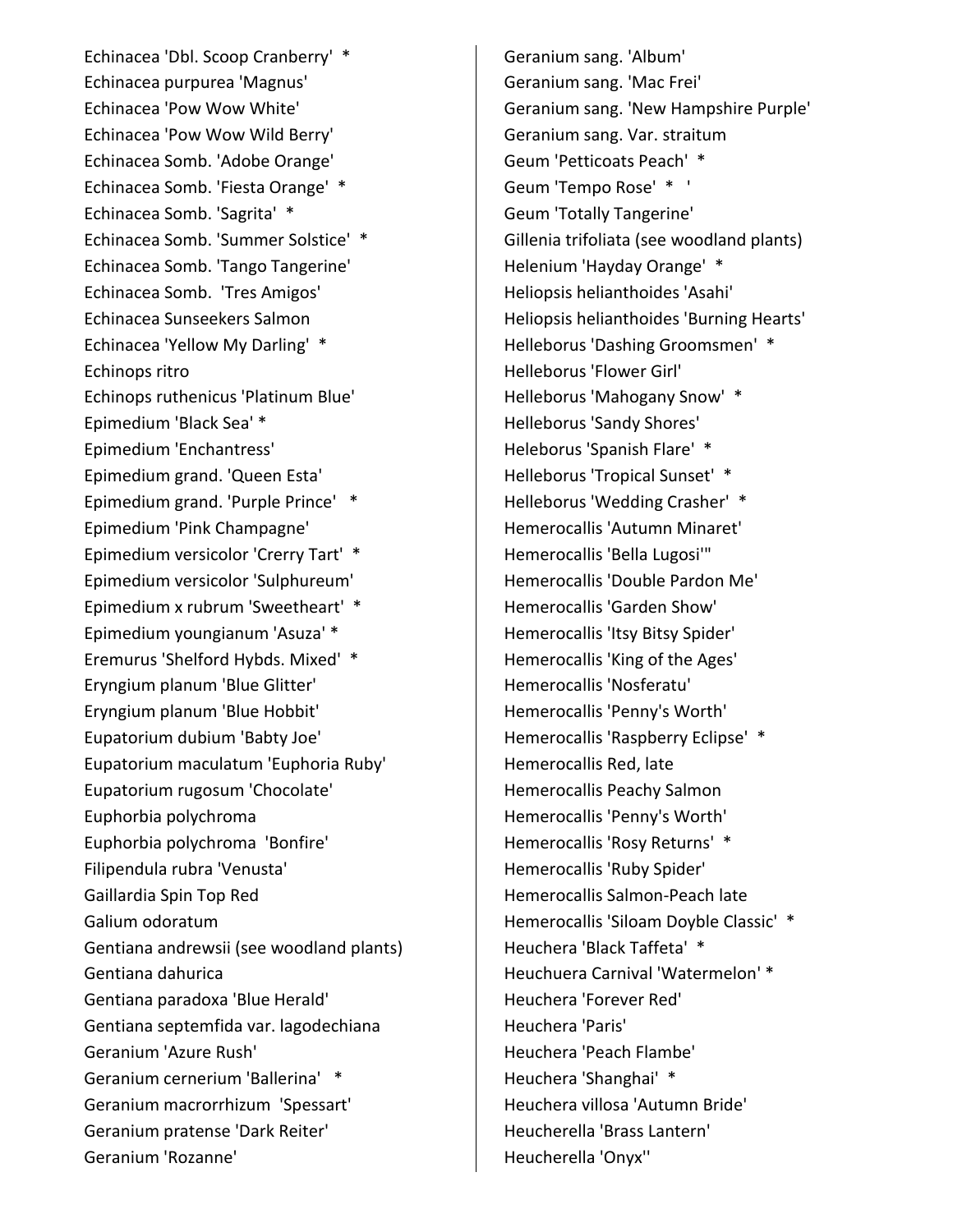Hibiscus 'Candy Crush' Hibiscus 'Evening Rose' Hibiscus 'French Vanilla' Iberis sempervirens 'Alexander's White' Imperiata - Grass Iris bucharica Iris cristata (see woodland plants) Iris ensata 'Geisha Girl' Iris ensata 'Happy Awakenings' Iris ensata 'Mt. Fuji' Iris ensata 'Temple Bells' Iris ensata 'Variegata' Iris germanica 'Autumn Circus' \* Iris germanica 'Black is Back' Iris germanica 'Golden Panther' \* Iris germanica 'I Pink I Can' \* Iris germanica 'Magical Encojunter' \* Iris germanica 'Presby's Crown Jewel' Iris Louisiana 'Bk Game Cock' Iris pallida 'Variegata' Iris sib. 'Caesar's Brother' Iris sib. 'I-See-Stars' Iris sib. 'Kaboom' \* Iris sib. 'Miss Apple' \* Iris sib. 'Paprikash' \* Iris sib. 'Snow Queen' \* Iris sib. 'Sun Seeker' Iris sib. 'Swans in Flight' Iris versicolor 'Purple Flame' Kalimeris incisa 'Blue Star' Kirengeshoma palmata Knautia macedonica Knautia macedonica 'Thunder and Lightning' Kniphofia 'Border Ballet' \* Kniphofia 'Poco Orange' Lamium mac. 'Orchid Frost' \* Lamium mac. 'Pink Pewter' Lamium mac. 'Purple Dragon' Lavandula ang. 'Blue Cushion' Lavandula ang. 'Hidcote' Lavandula intermedia 'Sensational' Leucanthemum superbum 'Banana Cream' Leucanthemum superbum 'Becky'

Leucanthemum superbum 'Daisy May' Lewisia cotyledon 'Hybds.' \* Liatris microcephala Liatris pycnostachya Liatris spicata 'Kobold Original' Ligularia dentata 'Brit-Marie Crawford' Ligularia dentata 'Pandora' \* Ligularia sten, 'The Rocket' Liriope muscari 'Big Blue' Liriope spicata 'Silver Dragon' \* Lithodora diffusa 'Grace Ward' Lobelia cardinalis Lobelia siphilitica 'Blue Selection' Lupinus 'Gallery Blue' Lupinus 'Gallery Pink' Lupinus 'Gallery White' Lupinus 'Gallery Yellow' Lychnis chalcedonica Lychnis coronaria Lychnis 'Lipstick' Macleaya cordata Mertensia virginica (Virginia Bluebells) (see in woodland plants) Monarda bradburiana Monarda 'Jacob Cline' Monarda 'Peter's Fancy Fuschia' (aka Judith's Fancy Fuschia) Monarda 'Pocahontas Red Rose' Nepeta 'Cat's Meow' Nepeta 'Cat's Pajamas' Nepeta 'Junior Walker' Nepeta 'Summer Majic' \* Paeonia 'Adolphe Rousseau' \* Paeonia 'Altertie' Paeonia 'Bartzella' (Itoh) Paeonia 'Bowl of Beauty' Paeonia 'Coral Sunset' Paeonia 'Dr. Alexander Fleming' Paeonia ''Duchesse de Nemours' \* Paeonia 'Edulis Superba' \* Paeonia 'Garden Treasure' (Itoh) Paeonia 'Hillary' (Itoh) Paeonia 'Julia Rose' (Itoh)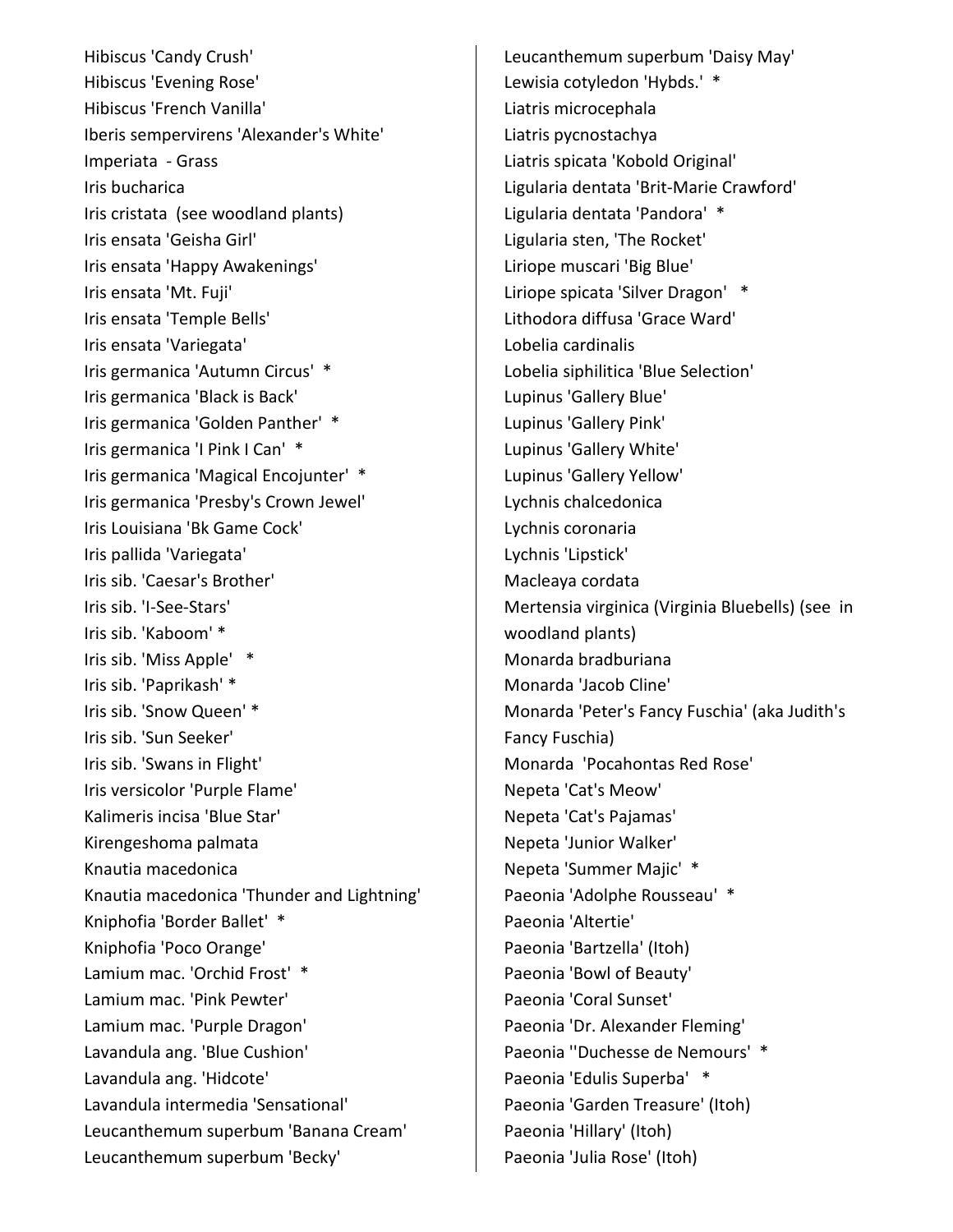Paeonia 'Lady Alexandra Duff' \* Paeonia 'Pink Hawaiian Coral' Paeonia 'Red Charm' Paeonia 'Sorbet' \* Paeonia 'Yankee Doodle Dandy' (Itoh) Itoh Peonies Paeonia 'Bartzella' (Itoh) Paeonia 'Cora Louise' (Itoh) ♦ Paeonia 'Garden Treasure' (Itoh)  $\Diamond$ Paeonia 'Hillary' (Itoh)  $\Diamond$ Paeonia 'Julia Rose' (Itoh)  $\Diamond$ Paeonia ' Yankee Doodle Dandy' (Itoh)  $\Diamond$ Papaver nordhagenianum ssp. islandicum (radiatum ssp. radiatum) (Arctic Poppy) Papaver o. 'Beauty of Livermere' Papaver o. 'Prince of Orange' Papaver o. 'Queen Alexander' Papaver o. 'Royal Wedding' Pardoncanda norrisii (Candy Lily) Penstemon cardinalis \* Perovskia atriplicifolia Perovskia atriplicifolia 'Blue Jean Baby' Perovskia 'Rocketman' Persicaria amplexicaulis 'Blackfield' \* Persicaria amplexicaulis 'Firetail' Persicaria amplexicaulis 'Fat Domino' \* Persicaria polymorpha Petrorhagia saxifraga (Tunic Flower) Phlox divaricata 'Blue Moon' Phlox paniculata 'Bright Eyes' Phlox paniculata 'Early White' Phlox paniculata 'Fantasy Purple Bicolor' \* Phlox paniculata 'Flame Purple' Phlox paniculata 'Starfire' Phlox paniculata 'Super Ka-Pow White' \* Phlox stolonifera 'Sherwood Purple' Phlox subulata 'Drummons Pink' Phlox subulata 'Purple Beauty' Phlox subulata 'Snow Flake' Physostegia virg. 'Miss Manners' Physostegia virg. 'Variagata' Platycodon grandiflorus Platycodon 'Sentimental Blue'

Polemonium 'Heaven Scent' \* Polemonium reptans 'Stairway to Heaven' \* Polemonium yezoense 'Purple Rain' \* Polygonatum (Solomon' s Seal) (see woodland plants for all varieties) Primula acaulis 'Finish Mix' . Primula Belarina 'Blue Champion' \* Primula Belarina 'Valentine' \* Primula cortusoides 'Primadiente Rose' \* Primula jap. 'Alba' Primula jap. 'Apple Blossom' Primula jap. 'Miller's Crossing' Primula sieboldii (few) Primula veris (officinalis) Primula veris 'Sunset Shades' \* Pulmonaria 'High Contrast' Pycnanthemum virginianum Rodgersia aesculifolia Rodgersia pinnata 'Superba' Rodgersia tabularis Rudbeckia fulgida 'American Gold Rush' Rudbeckia fulgida var. Deamii Rudbeckia laciniata 'Herbstsonne' Rudbeckia sub. 'Little Henry' Rudbeckia maxima Rudbeckia triloba 'Prairie Glow' Sagina subulata Sagina subulata 'Aurea' Salvia azurea Salvia n. 'April Night' Salvia n. 'Caradonnia' Salvia n. 'New Dimension Rose' Salvia n. 'Salvatore Blue' \* Salvia pratensis 'Rose Rhapsody' Salvia pratensis 'Sky Dance' Salvia hybd. 'Wendy's Wish' Sanguisorba minor 'Little Angel' Sanguisorba officinalis 'Arnhem' \* Sanguisorba officinalis 'Blackthorn' \* Santolina chamaecyparissus-Gray Santolina Saponaria ocymoides Saxifraga 'Highlander Rose' \* Scabiosa columbaria 'Flutter Deep Blue' \*